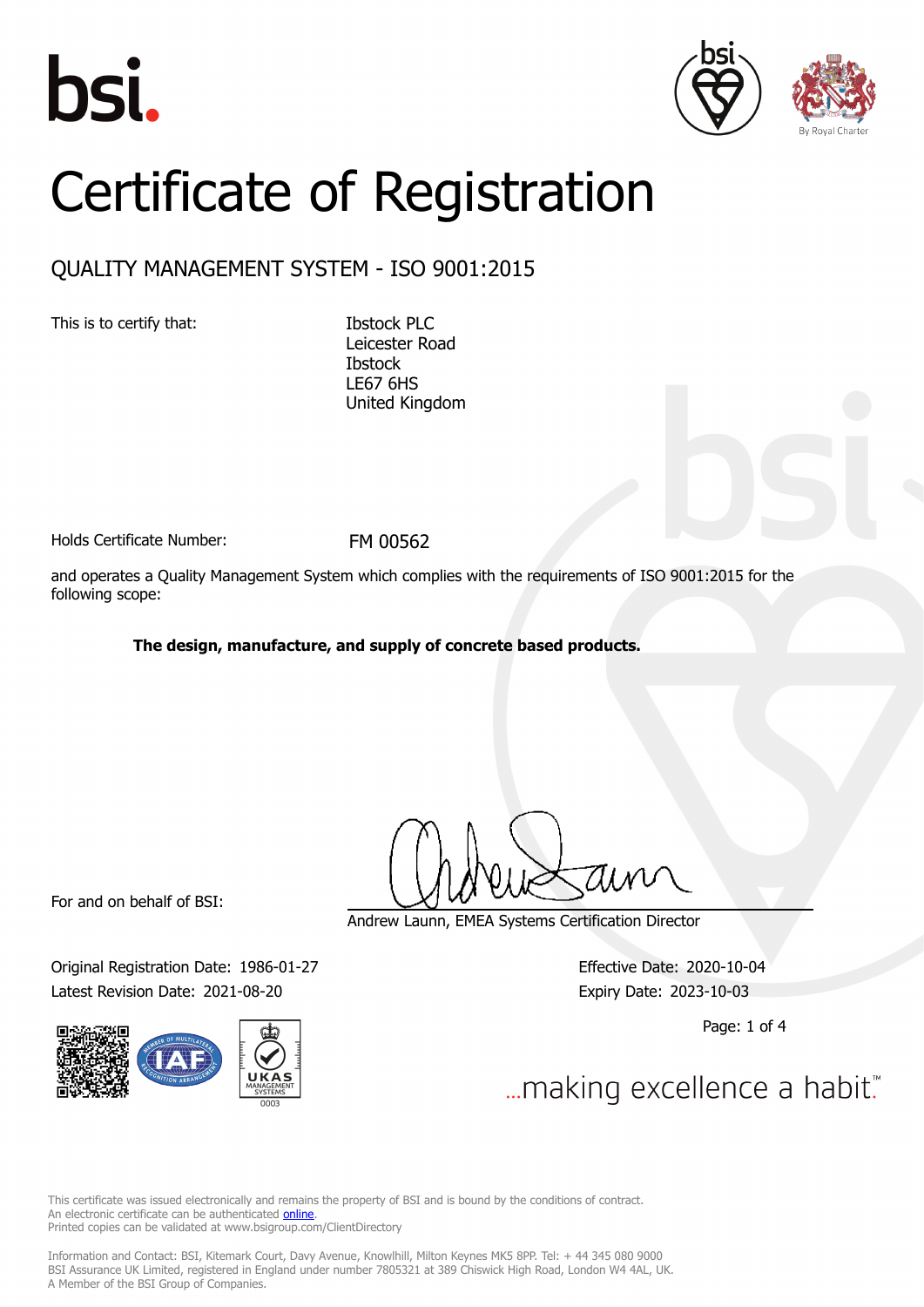#### Certificate No: FM 00562

| Location                                                                                                               | Registered Activities                                                               |
|------------------------------------------------------------------------------------------------------------------------|-------------------------------------------------------------------------------------|
| <b>Ibstock PLC</b><br>c/o Kiveton Steel Offices<br>Dog Kennel Hill<br>Anston<br>Sheffield<br>S26 6NQ<br>United Kingdom | Sales of concrete products, customer enquiries and complaint<br>handling/recording. |
| <b>Ibstock PLC</b><br>Leicester Road<br><b>Ibstock</b><br><b>LE67 6HS</b><br>United Kingdom                            | The design, manufacture, and supply of concrete based<br>products.                  |
| <b>Ibstock PLC</b><br>Anderton Wharf<br>Soot Hill<br>Anderton<br>Northwich<br>CW9 6AA<br>United Kingdom                | The design, manufacture, and supply of concrete based<br>products.                  |
| <b>Ibstock PLC</b><br><b>Bridle Way</b><br><b>Bootle</b><br><b>L30 4UA</b><br>United Kingdom                           | The manufacture, and supply of concrete based products.                             |
| <b>Ibstock PLC</b><br>Crown Quay Lane<br>Sittingbourne<br><b>ME10 3SL</b><br>United Kingdom                            | The manufacture and supply of concrete based products                               |
| <b>Ibstock PLC</b><br>Oundle Road<br>Barnwell<br>Nr Peterborough<br>PE8 5PD<br>United Kingdom                          | The manufacture, and supply of concrete based products.                             |

Original Registration Date: 1986-01-27 Effective Date: 2020-10-04 Latest Revision Date: 2021-08-20 **Expiry Date: 2023-10-03** 

Page: 2 of 4

This certificate was issued electronically and remains the property of BSI and is bound by the conditions of contract. An electronic certificate can be authenticated **[online](https://pgplus.bsigroup.com/CertificateValidation/CertificateValidator.aspx?CertificateNumber=FM+00562&ReIssueDate=20%2f08%2f2021&Template=uk)**. Printed copies can be validated at www.bsigroup.com/ClientDirectory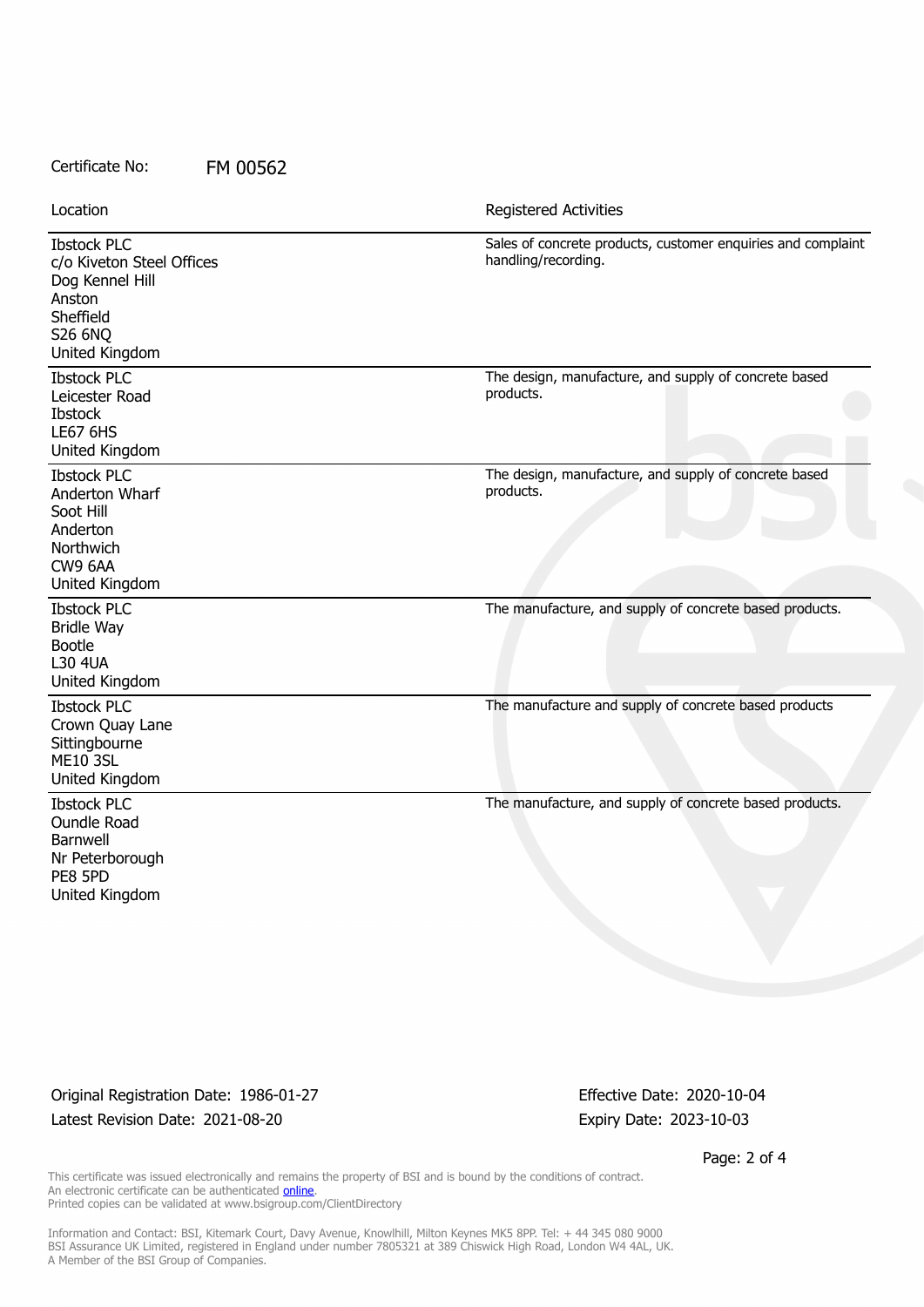#### Certificate No: FM 00562

| Location                                                                                                                  | Registered Activities                                              |
|---------------------------------------------------------------------------------------------------------------------------|--------------------------------------------------------------------|
| <b>Ibstock PLC</b><br><b>Boss Avenue</b><br>Off Grovebury Road<br>Leighton Buzzard<br>LU7 4SD<br>United Kingdom           | The manufacture, and supply of concrete based products.            |
| <b>Ibstock PLC</b><br>Hillfield Lane<br>Stretton<br>Burton-On-Trent<br><b>DE13 0BP</b><br>United Kingdom                  | The manufacture and supply of concrete based products.             |
| <b>Ibstock PLC</b><br>Ampthill Road<br>Kempston Hardwick<br>Bedford<br><b>MK45 3JE</b><br>United Kingdom                  | The manufacture and supply of concrete based products              |
| <b>Ibstock PLC</b><br>Thornley Factory<br>Salters Lane<br>Shotton Colliery<br><b>Durham</b><br>DH6 2QA<br>United Kingdom  | The manufacture, and supply of concrete based products.            |
| <b>Ibstock PLC</b><br>Anstone Factory<br>Kiveton Park Station<br>Kiveton<br>Sheffield<br><b>S26 6NP</b><br>United Kingdom | The design, manufacture, and supply of concrete based<br>products. |
| <b>Ibstock PLC</b><br>Cebastone Factory<br>Leicester Road<br><b>Ibstock</b><br><b>LE67 6HS</b><br>United Kingdom          | The manufacture, and supply of concrete based products.            |

Original Registration Date: 1986-01-27 Effective Date: 2020-10-04 Latest Revision Date: 2021-08-20 **Expiry Date: 2023-10-03** 

Page: 3 of 4

This certificate was issued electronically and remains the property of BSI and is bound by the conditions of contract. An electronic certificate can be authenticated **[online](https://pgplus.bsigroup.com/CertificateValidation/CertificateValidator.aspx?CertificateNumber=FM+00562&ReIssueDate=20%2f08%2f2021&Template=uk)**. Printed copies can be validated at www.bsigroup.com/ClientDirectory